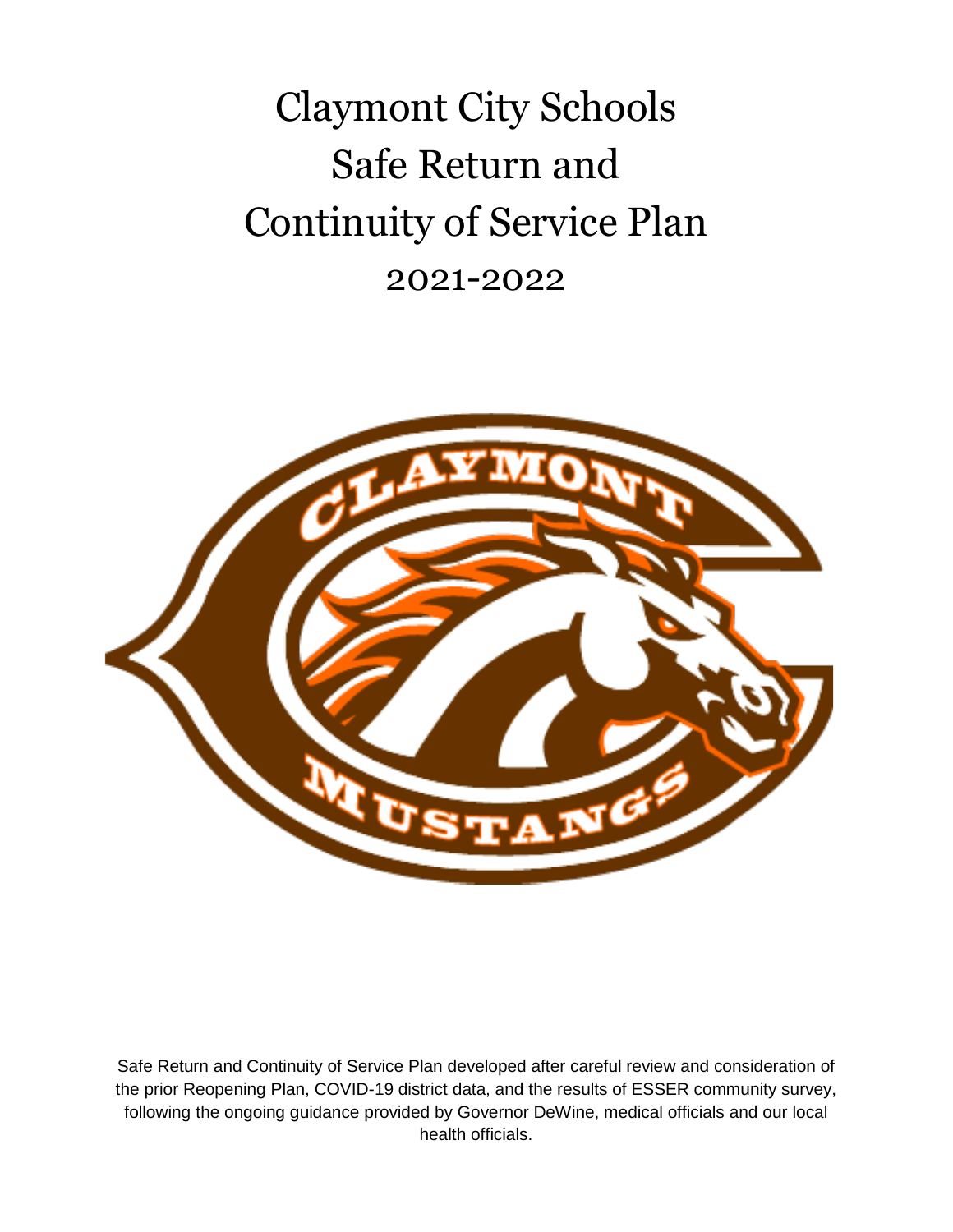### **CONTENTS**

| <b>Learning Options</b>                                                                        | 3              |
|------------------------------------------------------------------------------------------------|----------------|
| Communications when a student/staff member has been diagnosed with a COVID-19 positive<br>case | 4              |
| COVID-19 Symptoms                                                                              | 5              |
| Preventive Measures to Stop the Spread of COVID-19                                             | 6              |
| Student health issues that are NOT diagnosed as COVID-19                                       | 6              |
| <b>Classroom Occupancy</b>                                                                     | $\overline{7}$ |
| <b>Food Service</b>                                                                            | 7              |
| Recess                                                                                         | 7              |
| Transportation                                                                                 | 7              |
| <b>Athletics</b>                                                                               | 8              |
| Social-Emotional Health Considerations                                                         | 8              |
| Visitors/Volunteers/Parties                                                                    | 8              |
| <b>Custodial and Maintenance</b>                                                               | 8              |
| District/Building Safety Protocols and Upgrades                                                | 9              |
| <b>Family Communication</b>                                                                    | 9              |
| <b>Final Thoughts</b>                                                                          | 9              |
| <b>STUDENT ILLNESS FORM</b>                                                                    | 10             |
| <b>Symptom Checklist for Sick Students</b>                                                     | 11             |
| <b>CLAYMONT CITY SCHOOLS Onlie Curriculum Program</b>                                          | 12             |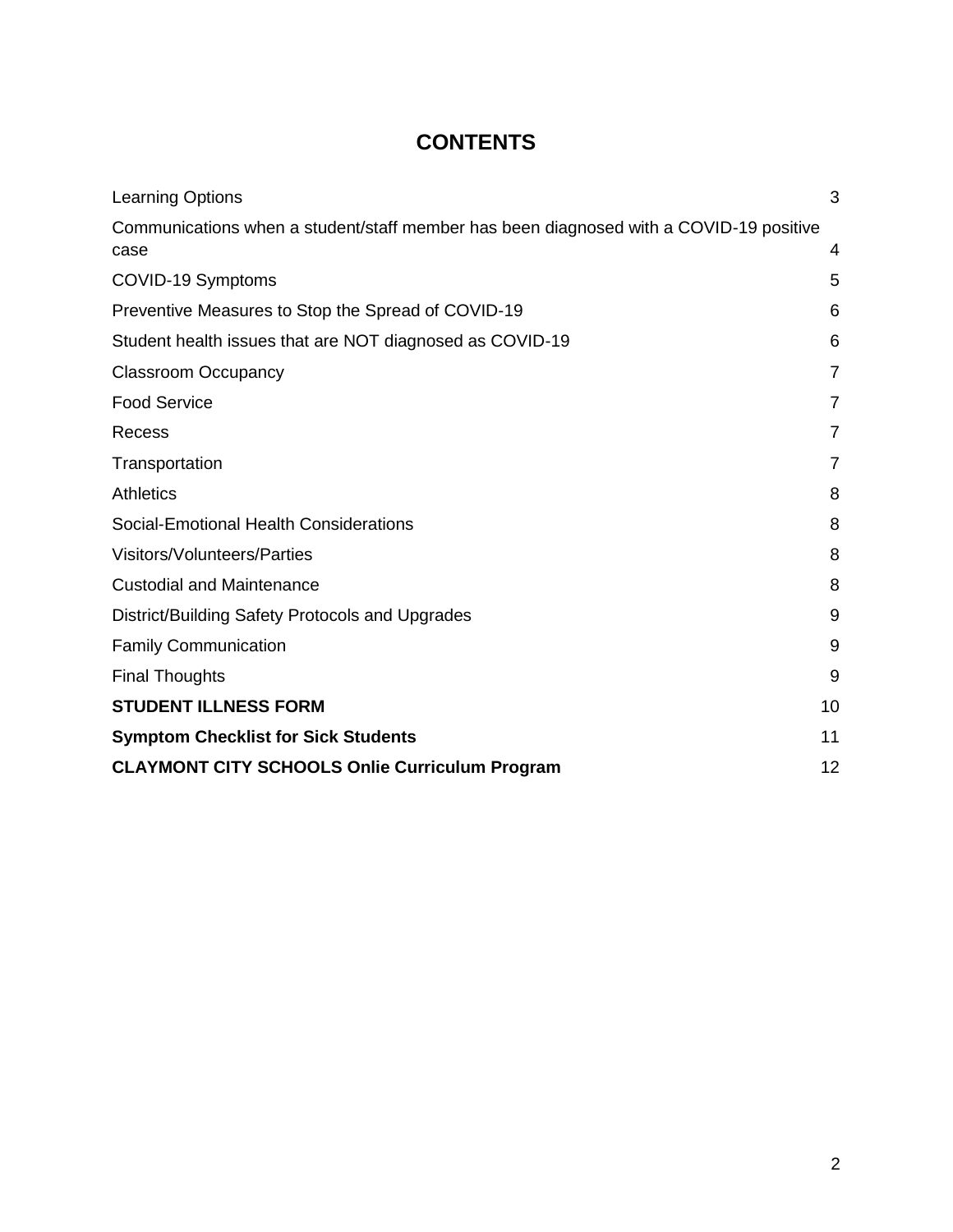**These general principles will guide Claymont City as we move forward with the safe return to school and provide continuity of services for our students:**

- 1. The district will continue to implement recommended safety protocols to the highest degree possible;
- 2. The district will work closely with the Tuscarawas County Health Department to promote safety in each school building;
- 3. The district will be transparent with all stakeholders that some level of risk will always be present when children and school district employees occupy district facilities;
- 4. The district recognizes the need for consistency in areas of operations while acknowledging that individual differences in classroom sizes, facilities, and building operations may lead to some inconsistencies; and
- 5. The district recognizes that the majority of our families desire 5 days a week of Face to Face learning for their children and we will make decisions that help our schools continue to operate in as normal a setting as possible.

### <span id="page-2-0"></span>**Learning Options**

The District will offer a choice between Face to Face Learning or Self-Paced Online Learning for the students' primary learning option. In addition, the District will provide extended learning opportunities to counteract the learning loss from the pandemic. The options are described below:



- **A. FACE to FACE Learning (5 days a week)**
- **B. Self Paced Online Learning - A full-year commitment is required.**
- **C. Extended Learning Opportunities: (1) After-School Tutoring, and (2) Summer School**
- ❖ All students (K-12) will be provided district-owned chromebooks. **Student insurance for a chromebook is \$30.00.**
- A. **Face to Face Learning** The District will resume normal operations of school with students attending all five (5) days each week, excluding professional development days, work sessions and/or holiday breaks. Should the district and/or a building experience an outbreak of COVID illnesses making it impossible to maintain the operation of the school, it is possible that the Superintendent could authorize a shift to remote instruction.
- B. **Self-Paced Online Instruction** Students can choose to be enrolled in an online learning platform to complete lessons at their own pace. Families choosing this option will need to commit to a full year of instruction on this learning option.
	- ❖ *Prior to selecting this option, please see the terms and conditions outlined in Claymont City Schools Online Curriculum Program found on pages 12-18 of this handbook.*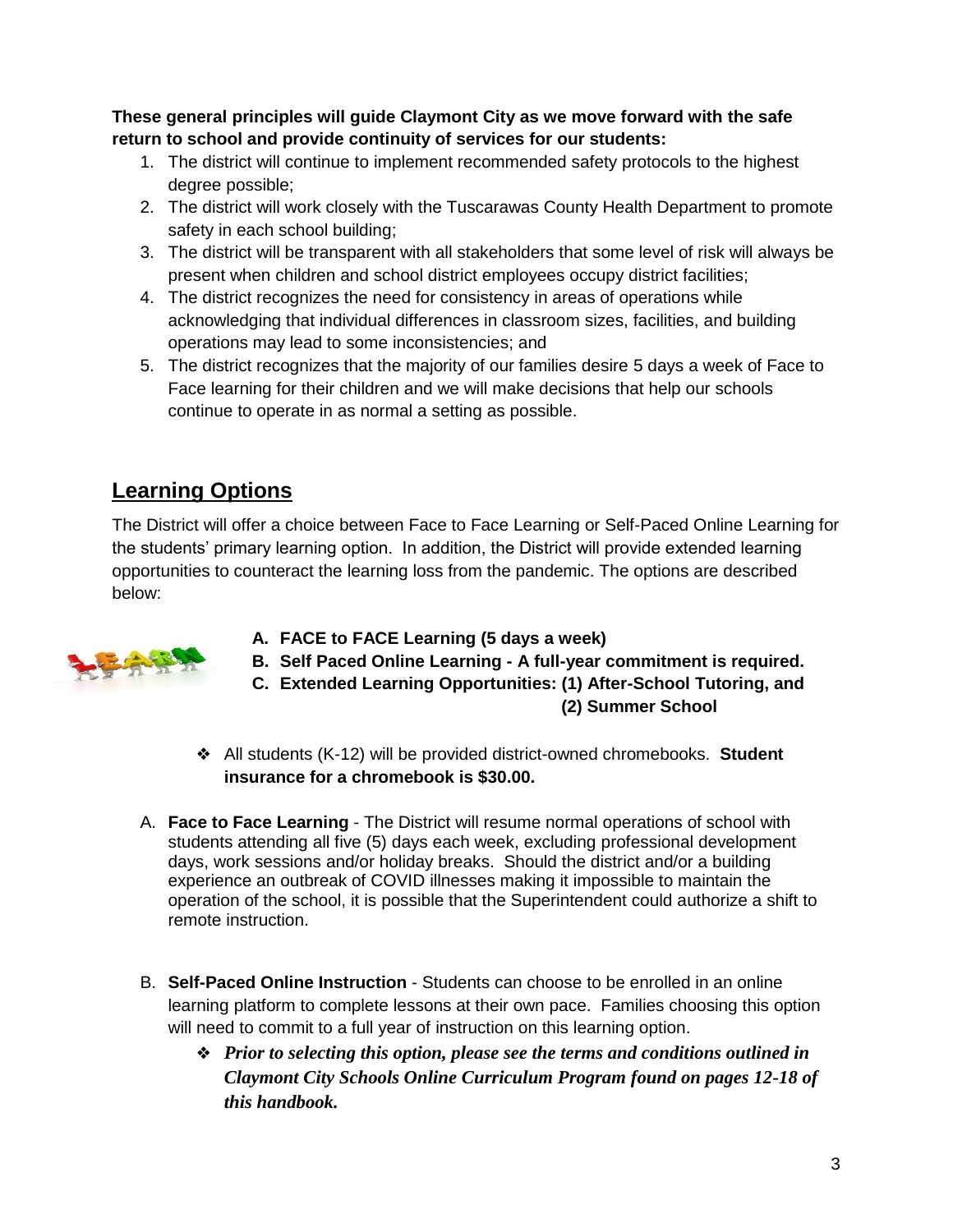❖ For attendance purposes, students will be required to complete a minimum amount of work weekly to receive attendance credit for instruction. If a student does not meet the minimum work required, he/she will be counted absent for the equivalent amount of time not completed. Students participating on Online Instruction will be held to the same attendance policies as students participating in Face to Face instruction.

#### C. **Extended Learning Options**

- 1. After-School Tutoring Each building will provide after-school tutoring opportunities during the months of October, November, February, March, and April to support students struggling with grade level skills. Building administrators will organize the tutoring program within their buildings. Transportation will not be provided for after-school tutoring.
- 2. Summer School During June and July, the district will offer summer school (K-12) to help close the learning gap of our struggling students. Students needing summer school support will be identified through state assessment results, local assessments and referrals. Transportation will be provided during the summer months.

## <span id="page-3-0"></span>**Communications when a student/staff member has been diagnosed with a COVID-19 positive case**

- ❖ Communication will be developed by the Health Department, not the school district. A common template will be used to include the following:
	- $\triangleright$  Specific to the parents of which classroom the confirmed case was in. A more generalized statement will be provided to the building staff.
	- $\triangleright$  The district will cooperate with the Health Department in the contact tracing.
	- $\geq$  Staff and students exposed to COVID-19 while at school may continue to attend in-person school as long as proper COVID-19 prevention practices were adhered to (i.e. handwashing, social

**Public Health** 

distancing, proper mask wearing). However, those close contacts should follow normal quarantine protocols, including staying home, staying away from people who are at higher risk severe illness, and refraining from extracurricular activities and sports if prevention protocols were not followed.

- $\triangleright$  A 10-day quarantine period will be required for any student or staff who is determined to be within 6 feet without a mask of a positive COVID-19 case while at school or a 7-day quarantine period will be required following a positive COVID-19 test. Those who are fully vaccinated will not need to quarantine.
- $\geq$  Students should not attend in-person school if they are exposed to COVID-19 outside of the classroom, including during sports and other extracurricular activities, regardless of masking.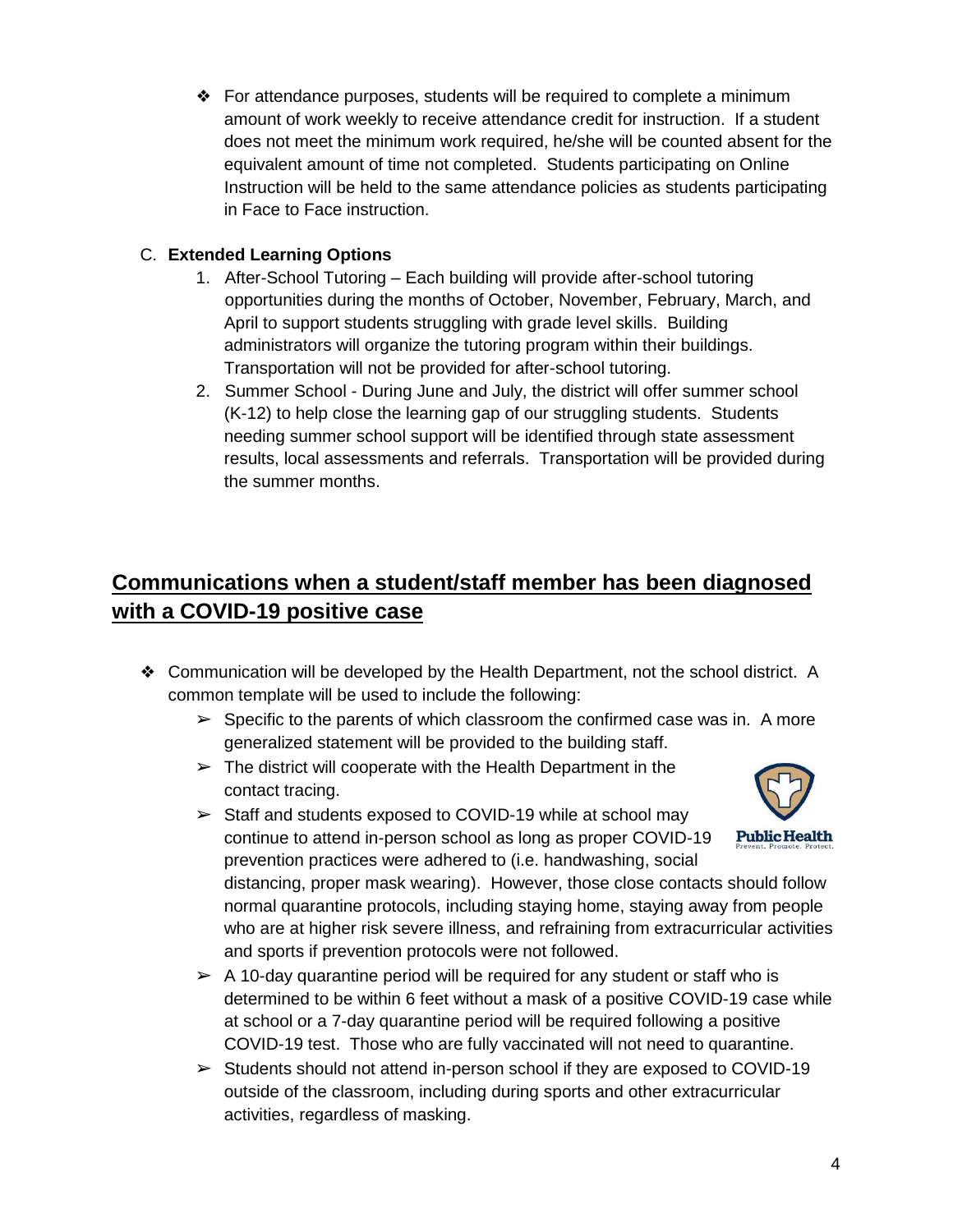$\triangleright$  The District will work closely with the Health Department for COVID-19 cases.

#### **You will be required to provide a minimum of 3 emergency contacts on the Emergency Medical Form of those that are available during the school day for phone calls in regards to your child and their needs.**

#### <span id="page-4-0"></span>**COVID-19 Symptoms**

- ❖ You may have COVID-19 if you experience one or more of the following:
	- $\blacktriangleright$  Fever  $> 100.0$ F (38C)
	- $\blacktriangleright$  Subjective fever (felt feverish)
	- $\triangleright$  Chills
	- $\triangleright$  Muscle aches (myalgia)
	- $\triangleright$  Runny nose (rhinorrhea)
	- $\triangleright$  Sore throat
	- $\geq$  Cough (new onset or worsening of chronic cough
	- $\triangleright$  Shortness of breath (dyspnea) or difficulty breathing
	- $\triangleright$  Nausea or vomiting
	- ➢ Headache
	- $\blacktriangleright$  Abdominal pain
	- $\geq$  Diarrhea ( $>=$  3 loose/looser than normal stools/24hr period)
	- $\triangleright$  New olfactory and taste disorder(s)
	- $\geq$  Loss of taste or smell
	- $\triangleright$  Conjunctivitis
- ❖ If a student, staff or volunteer begins to show symptoms or has a temperature of 100.0 F or greater while at school, they will immediately be separated from other students, staff or volunteers, and monitored by a staff member wearing appropriate personal protective equipment (PPE) while maintaining physical distance, when possible. The space where an individual waits before he/she goes home is a separate station away from other areas students are likely to visit.
- ❖ The district will monitor daily absences of students and staff for trends. Importantly, sick leave and absence policies will not penalize students for staying home when symptomatic, in quarantine or isolation.

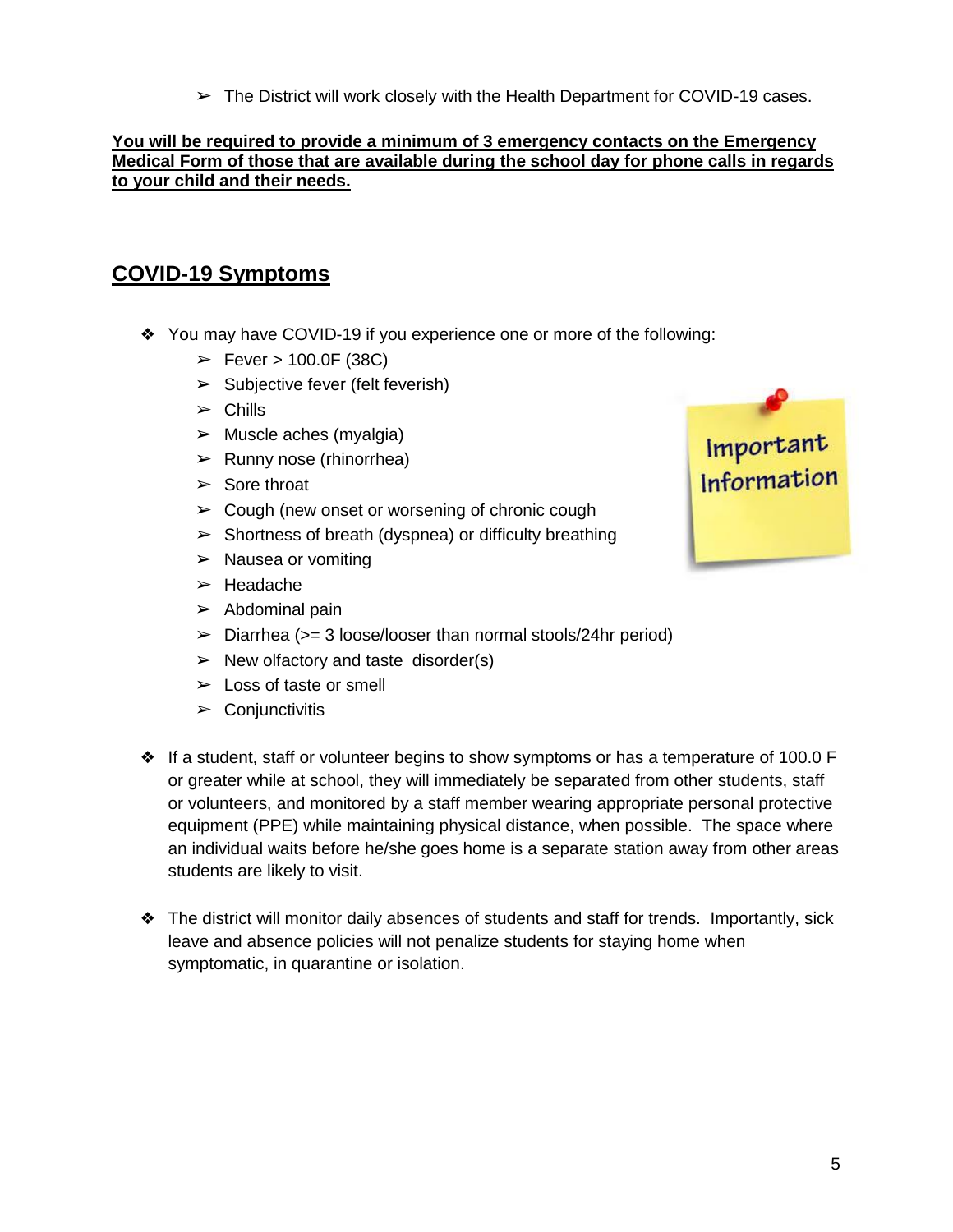### <span id="page-5-0"></span>**Preventive Measures to Stop the Spread of COVID-19**

- ❖ **The school staff, when possible, will practice social distancing among students, staff, and volunteers in all school environments.**
- ❖ Reinforcement for social distancing will occur with friendly reminders and visual cues, such as floor markings and signs.
- ❖ Wearing face coverings is especially important during times of elevated community spread, particularly when 6 feet social distancing is not possible. Masks are recommended, but not required unless directed by a state order.
- ❖ Students will not share school supplies with other students. Students will provide their own school supplies.
- ❖ Students, staff and volunteers should practice frequent handwashing for at least 20 seconds when hands are dirty, before and after eating, and after using the restroom. Opportunities for handwashing will be available throughout the day.
- ❖ Hand Sanitizer will be available within the high traffic areas of each building.
- ❖ Students, staff and volunteers should avoid touching their mouths, noses, and eyes since the virus easily enters the body through these membranes.
- ❖ Staff and volunteers will take their temperatures prior to reporting to school each day.
- ❖ **Parents will be responsible for conducting their own child(ren)'s temperature check prior to the child entering the school facility or loading onto a school bus.**



### <span id="page-5-1"></span>**Student health issues that are NOT diagnosed as COVID-19**

- ❖ Students that develop a fever, must follow the District Fever-Free protocol: According to school policy, your child should not return until he/she has been fever free (without fever reducing medication) and is symptom free for at least 24 hours. A fever is defined as a temperature of 100.0 F or greater (revised 7/24/2020).
- ❖ Temperatures will be taken upon return. If a student tests positive for COVID-19, they will be quarantined for 7 days and their family members will be quarantined for 10 days. The Health Department will perform all contact tracing 10 days from the last date of contact with the contagious case.
- ❖ To return to school the child must be transported to school by the parent and must be checked by the school nurse.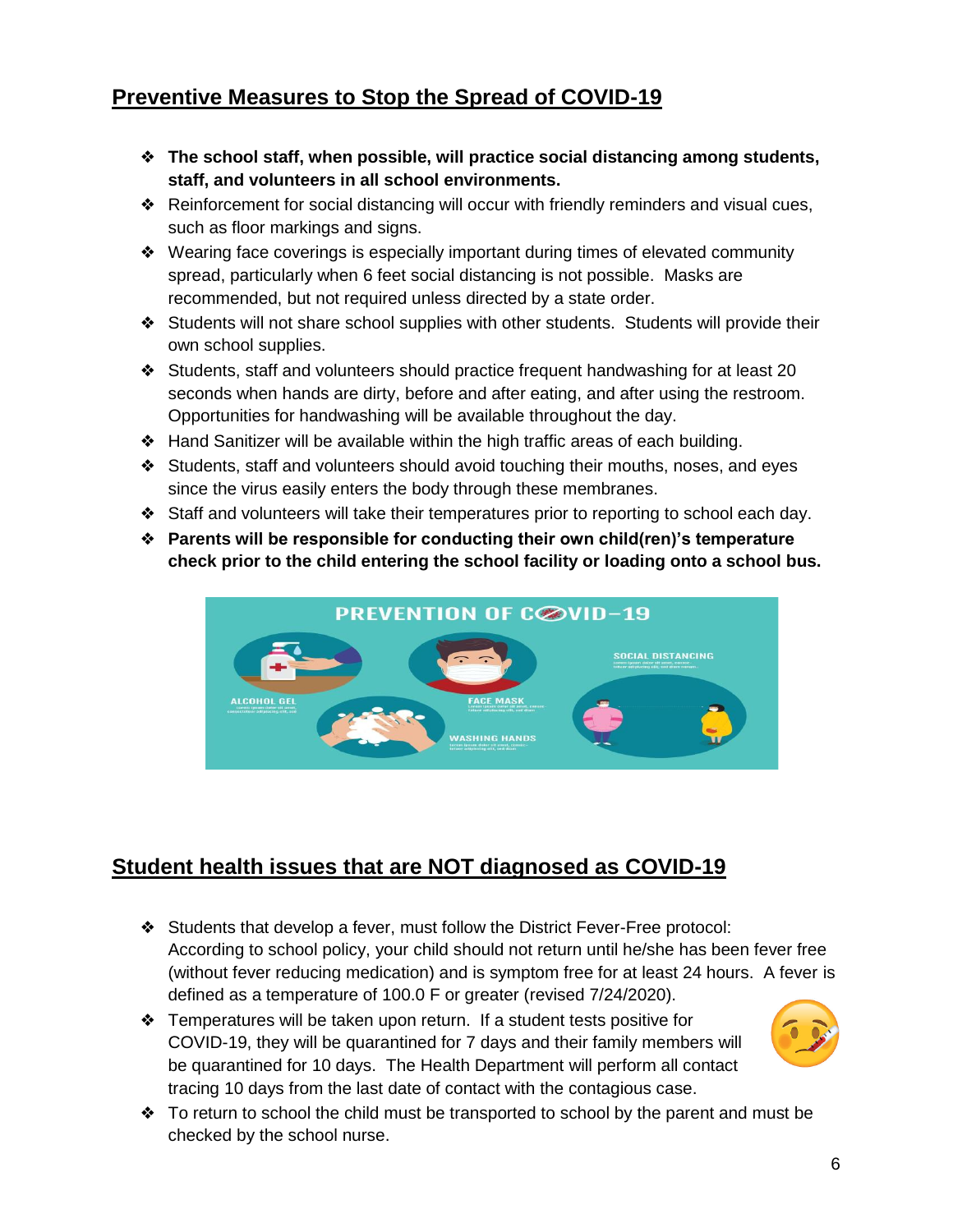#### <span id="page-6-0"></span>**Classroom Occupancy**

- ❖ Safety protocols are in place but any student who attends school will incur some level of risk. The district will decrease the likelihood of infection with hygiene, cleaning, and safety procedures; however, being in a public place has a certain level of risk that cannot be eliminated.
- ❖ Classroom occupancy will be determined based on each individual circumstance with the maximum amount of safety considerations possible.
- $\triangleleft$  Face coverings are recommended for all students in grade K 12.
- ❖ School employees will be recommended to wear face coverings.

#### <span id="page-6-1"></span>**Food Service**

- ❖ Free breakfast and lunch will continue to be provided for all students.
- ❖ Students will eat lunches in the cafeterias, but will have staggered lunch times and sanitation protocols in place between lunches to prevent exposure.



#### <span id="page-6-2"></span>**Recess**

- ❖ The district will consistently adhere to health guidelines even while at recess.
- ❖ This may mean that the district may limit student access to certain pieces of playground equipment and restrict activities that are "high touch" and difficult to clean or maintain social distancing.
- ❖ Students must sanitize their hands after recess.

#### <span id="page-6-3"></span>**Transportation**

- ❖ The district will allow two students per seat and in some instances three students if the children are younger and therefore smaller.
- ❖ The district will attempt to seat siblings together.
- ❖ Seating charts will be implemented to assist with contact tracing if needed.
- ❖ Face masks are recommended for drivers and for all students.
- ❖ Buses will be sanitized after each trip.
- ❖ Students will follow organized loading/unloading procedures.
- ❖ Students may continue to attend in-person school even if they have been exposed to COVID-19 in the school setting if they and their associated contacts were wearing face masks covering their mouth and nose **at all times** at school and while on school transportation or were fully vaccinated.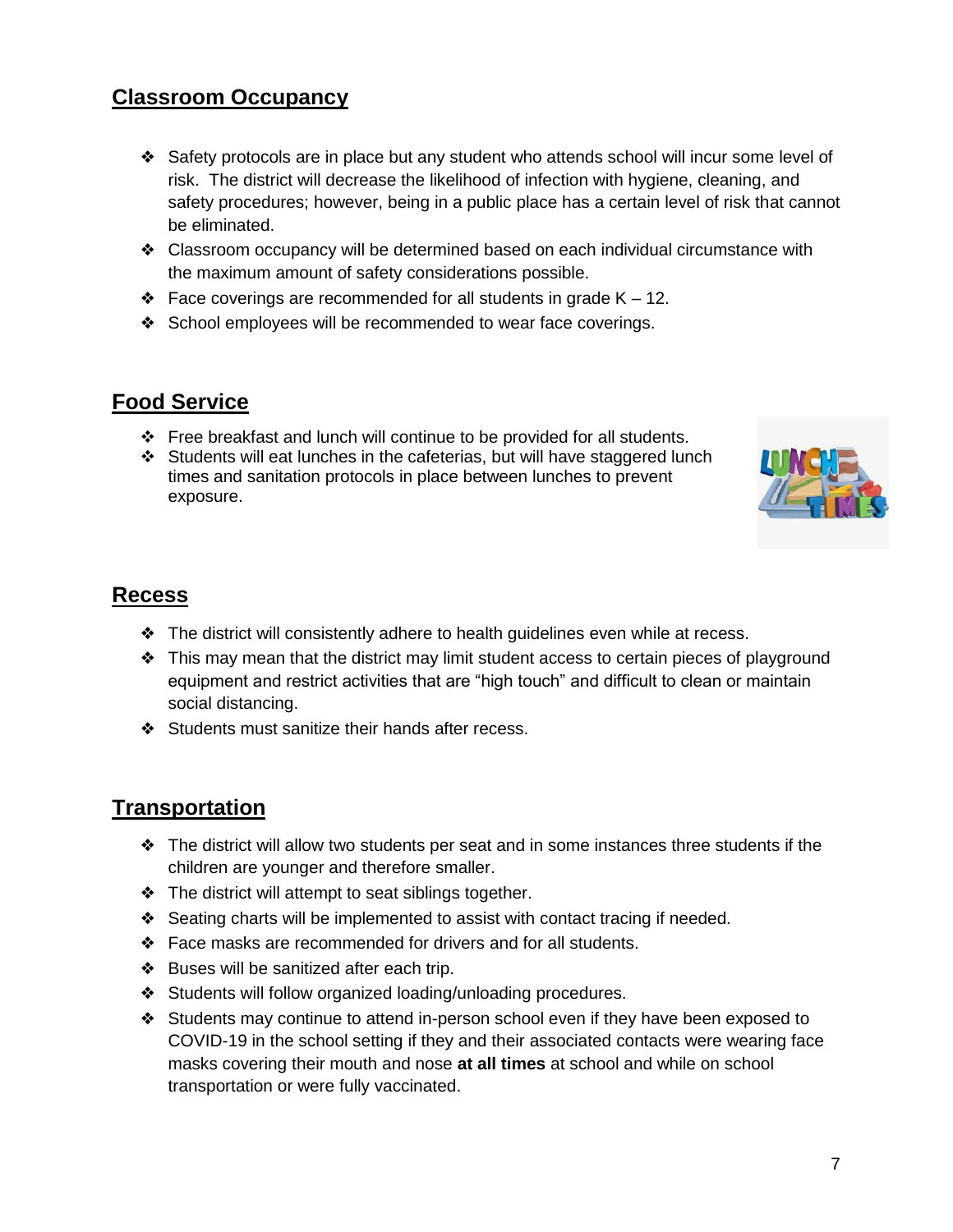#### <span id="page-7-0"></span>**Athletics**

❖ The district will follow the Ohio Department of Health, Ohio High School Athletic Association and the Tuscarawas County Health Department guidance for all athletics.

#### <span id="page-7-1"></span>**Social-Emotional Health Considerations**

- ❖ Student supports are critical in a time of uncertainty and heightened anxiety. School personnel such as school counselors, nurses, our family advocate and others on an ongoing basis implement best practices to support students, personnel and families during this time.
- ❖ 24/7 social-emotional support is available for students, families and staff members through Apportis mental health resources. Apportis can be accessed through the district website.

#### <span id="page-7-2"></span>**Visitors/Volunteers/Parties**

- ❖ The district will continue to follow the guidance of Ohio Department of Health with regards to visitors in school buildings.
	- $\triangleright$  Visitors will be permitted in the buildings during a school day to enroll, drop-off or pick up a student or for emergency situations.
	- $\geq$  To schedule a meeting or conference, please make prior arrangements via phone or email.
	- $\geq$  Safety protocols such as taking temperatures and social distancing will be implemented for all visitors.
	- $\triangleright$  Visitors are asked to respect the signage and protocols while in the school setting.

#### <span id="page-7-3"></span>**Custodial and Maintenance**

- ❖ Masks and gloves are recommended to be worn by custodial staff.
- ❖ Classrooms will be properly disinfected after use by students.
- ❖ All restrooms and common areas will be properly disinfected on a frequent and regular basis.
- ❖ Internal doors will be propped open whenever possible to minimize touching of surfaces.
- ❖ Specific sanitizing schedules will be determined by each school to ensure sanitization of high touch areas.
- ❖ The district will hold weekly head custodian meetings.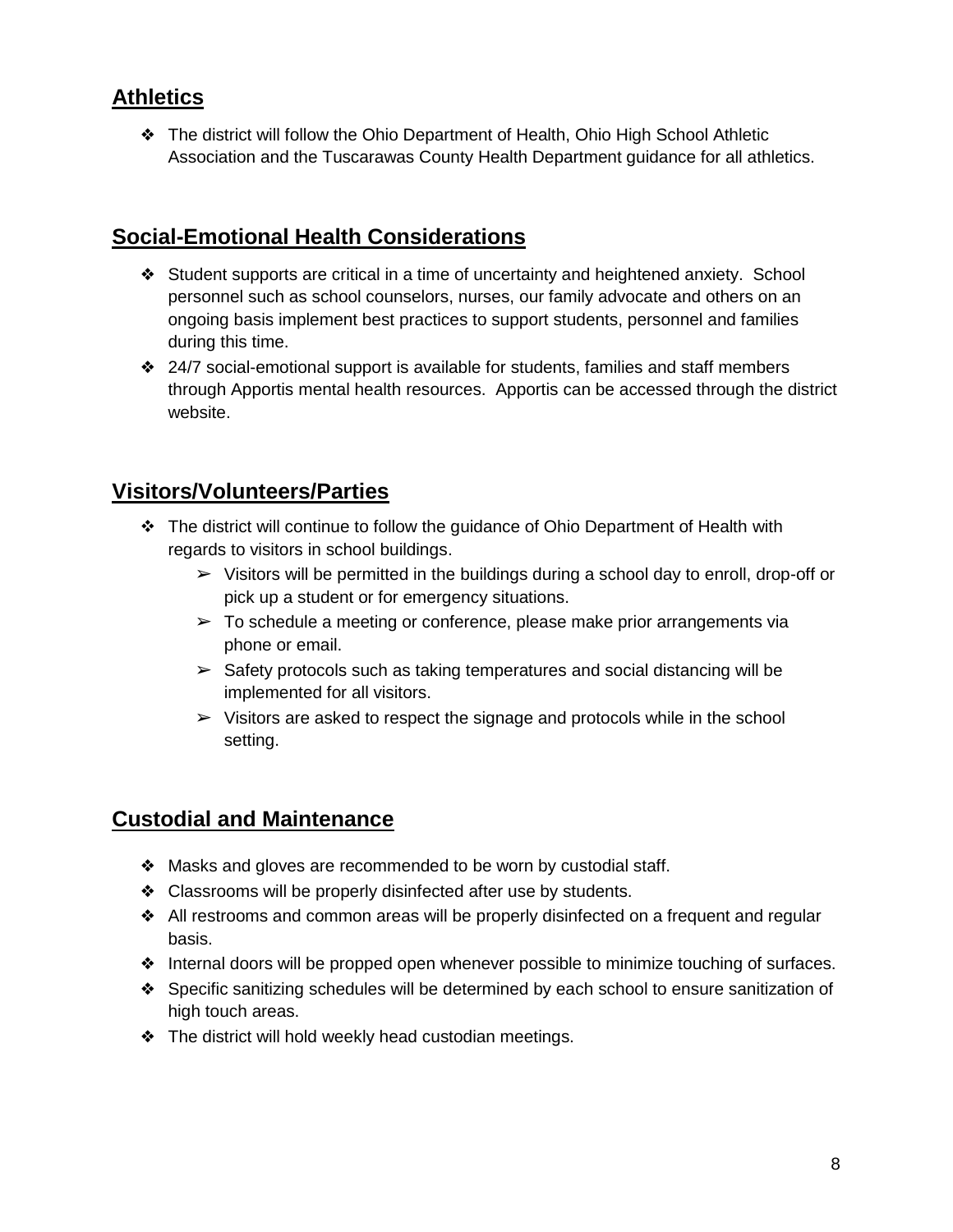### <span id="page-8-0"></span>**District/Building Safety Protocols and Upgrades**

- ❖ Signage has been posted for Social Distancing and Handwashing.
- ❖ Hand Sanitizer stations have been installed throughout the buildings and Handwashing stations were added for preschool.
- ❖ Heating/ventilation systems are being upgraded in several buildings to improve air quality within the classrooms.
- ❖ Water filtration systems have replaced drinking fountains. Students are encouraged to bring personal water bottles.

#### <span id="page-8-1"></span>**Family Communication**

- ❖ Parents will receive reminders and updates through emails, all calls, district website and district social media.
- ❖ Parents are reminded to communicate with their respective building principals and teachers through emails, phone calls, and notes.

#### <span id="page-8-2"></span>**Final Thoughts**

- ❖ Be Flexible We are living in extraordinary times. We ask parents to be flexible and recognize that changes are inevitable. As the pandemic evolves and more is learned about the virus, our plan and protocols may need to be modified.
- ❖ Be Prepared This plan has been released to families in efforts to provide time to review the learning options, make appropriate choices for your child(ren) and prepare a back-up plan for all scenarios.

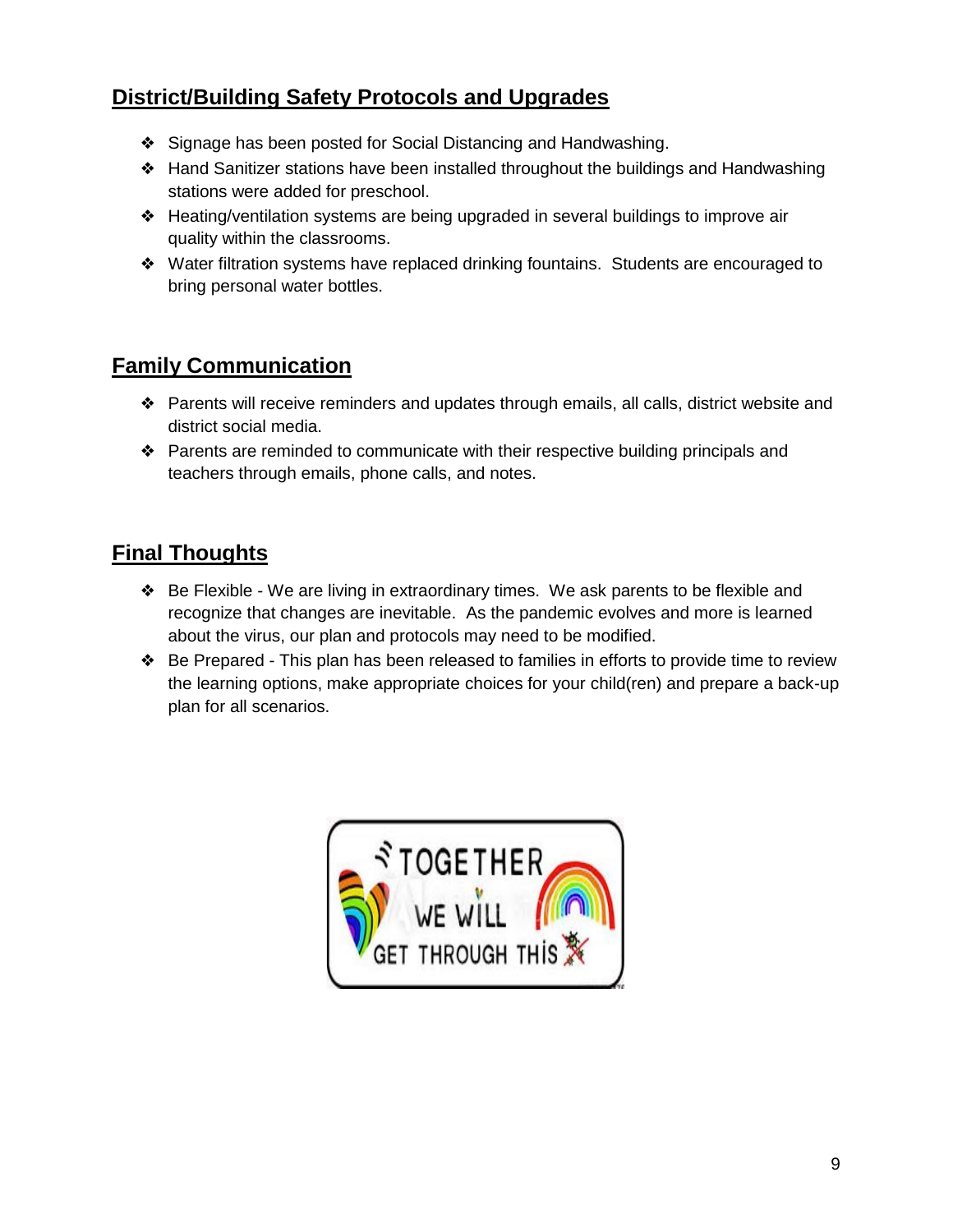#### **STUDENT ILLNESS FORM**

<span id="page-9-0"></span>Dear Parent/Guardian,

Student Name: \_\_\_\_\_\_\_\_\_\_\_\_\_\_\_\_\_\_\_\_\_\_\_\_\_\_\_\_

Date: \_\_\_\_\_\_\_\_\_\_\_\_\_\_\_\_\_

Your student was seen in the office today for: \_\_\_\_\_\_\_\_\_\_\_\_\_\_\_\_\_\_\_\_\_\_\_\_\_\_\_\_\_\_\_\_\_.

Temperature at school: \_\_\_\_\_\_\_\_\_\_\_\_

According to school policy your student should not return until at least: \_\_\_\_\_\_\_\_\_\_\_\_\_\_\_\_\_\_\_ AND is symptom/fever free for 24 hours without medications. A fever is defined as a temperature 100.0 or greater.

OR. Your child will be required to have a doctor's note to be released back to school.

Parent Signature: \_\_\_\_\_\_\_\_\_\_\_\_\_\_\_\_\_\_\_\_\_\_\_\_\_\_\_\_\_\_\_\_\_\_\_\_\_\_\_\_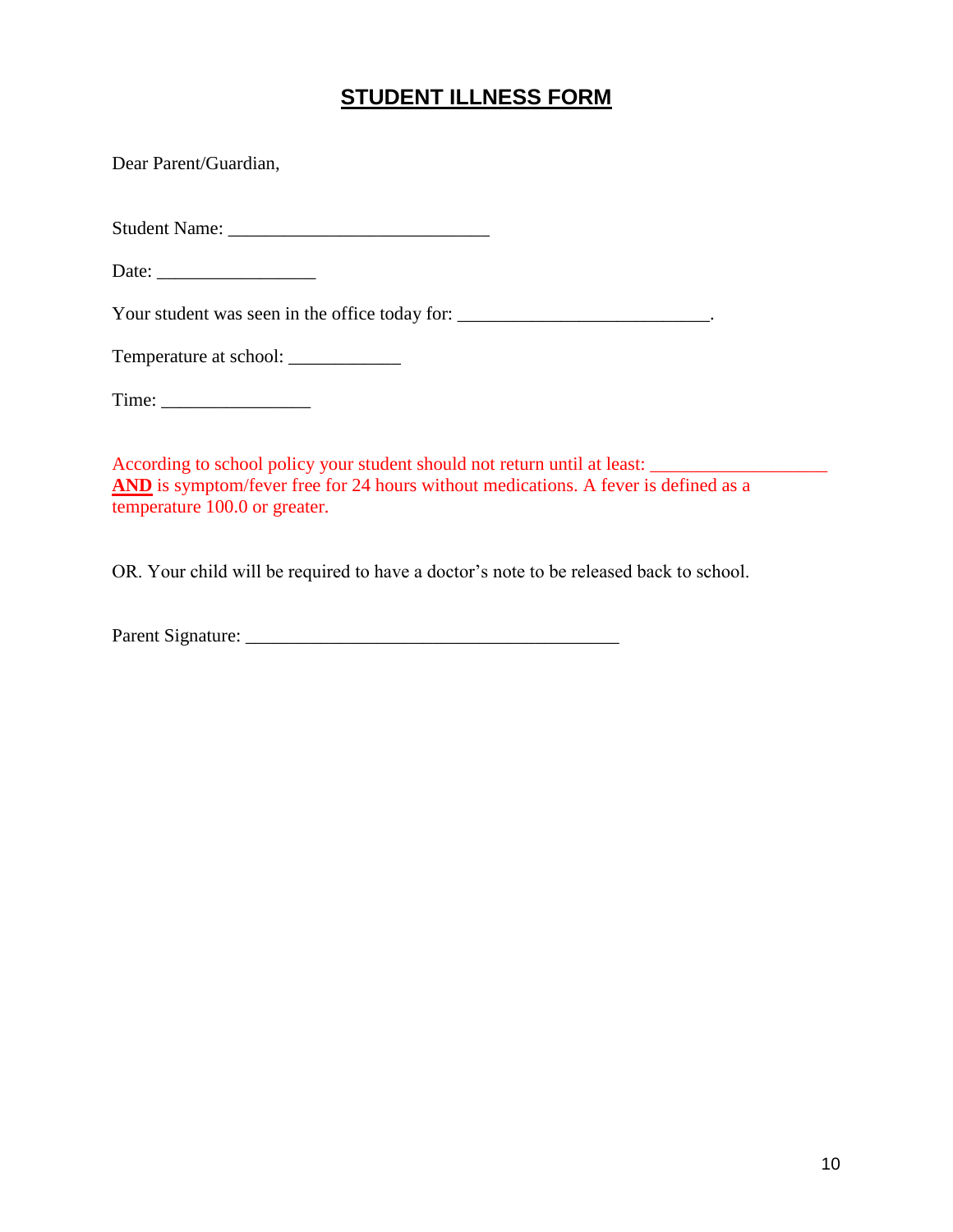### **Symptom Checklist for Sick Students**

<span id="page-10-0"></span>

| Student Name: Name and Student Name and Student Name and Student Name and Student Name and Student Student Student Student Student Student Student Student Student Student Student Student Student Student Student Student Stu |  |  |
|--------------------------------------------------------------------------------------------------------------------------------------------------------------------------------------------------------------------------------|--|--|
| Date: $\frac{1}{2}$ Date:                                                                                                                                                                                                      |  |  |
| Fever over 100.4                                                                                                                                                                                                               |  |  |
| Cough                                                                                                                                                                                                                          |  |  |
| <b>Sore Throat</b>                                                                                                                                                                                                             |  |  |
| Shortness of breath                                                                                                                                                                                                            |  |  |
| Fever                                                                                                                                                                                                                          |  |  |
| Chills/Shaking with chills                                                                                                                                                                                                     |  |  |
| Muscle Pain                                                                                                                                                                                                                    |  |  |
| New loss of taste/smell                                                                                                                                                                                                        |  |  |
| Headache                                                                                                                                                                                                                       |  |  |

**Please use this symptom checklist to monitor your child's health at home. While at school, if your child experiences any of the symptoms above, he/she will need to be masked and will be sent to the isolation room. The parent/guardian will be notified of immediate need for pick up from school.**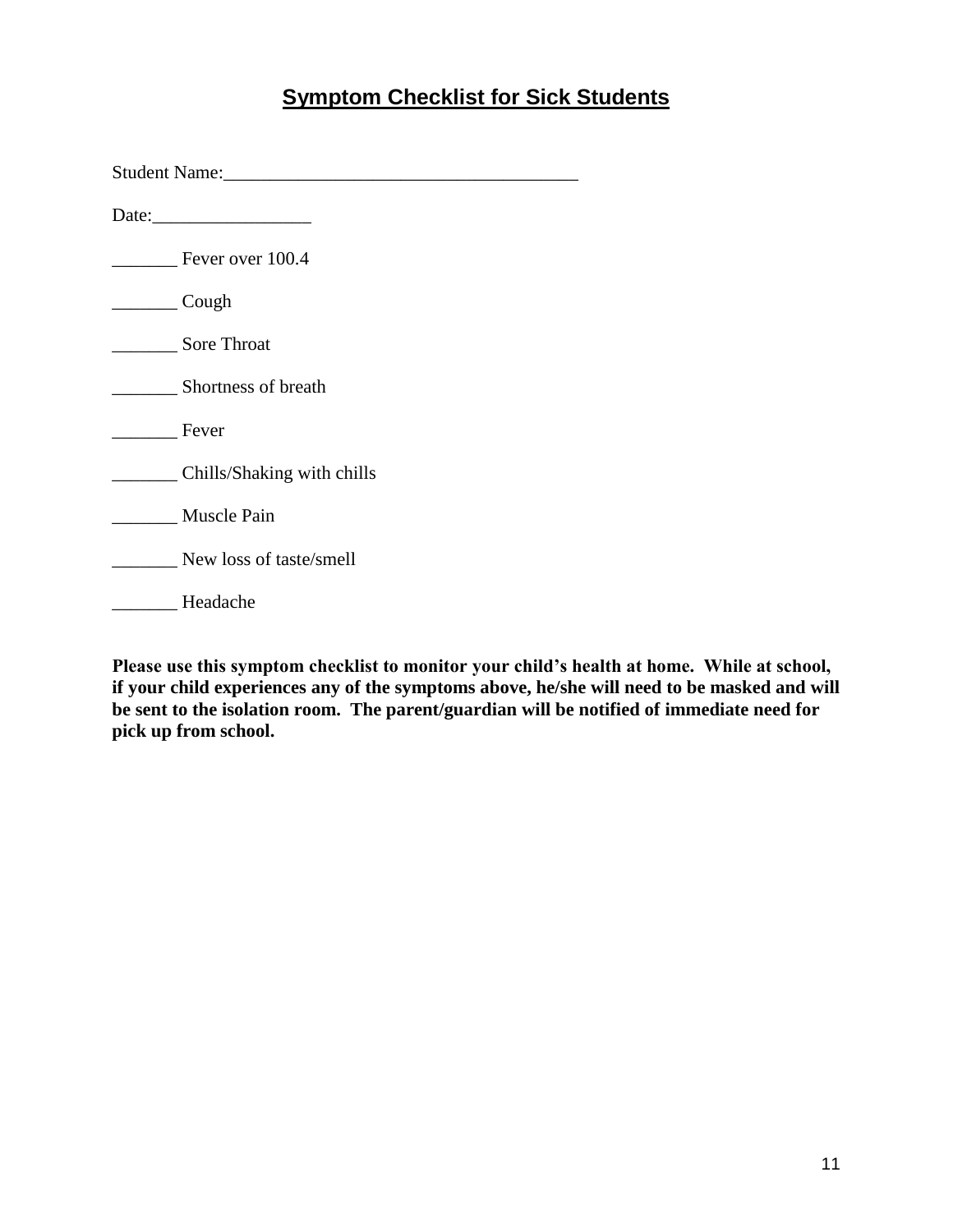# <span id="page-11-0"></span>**CLAYMONT CITY SCHOOLS ONLINE CURRICULUM PROGRAM**

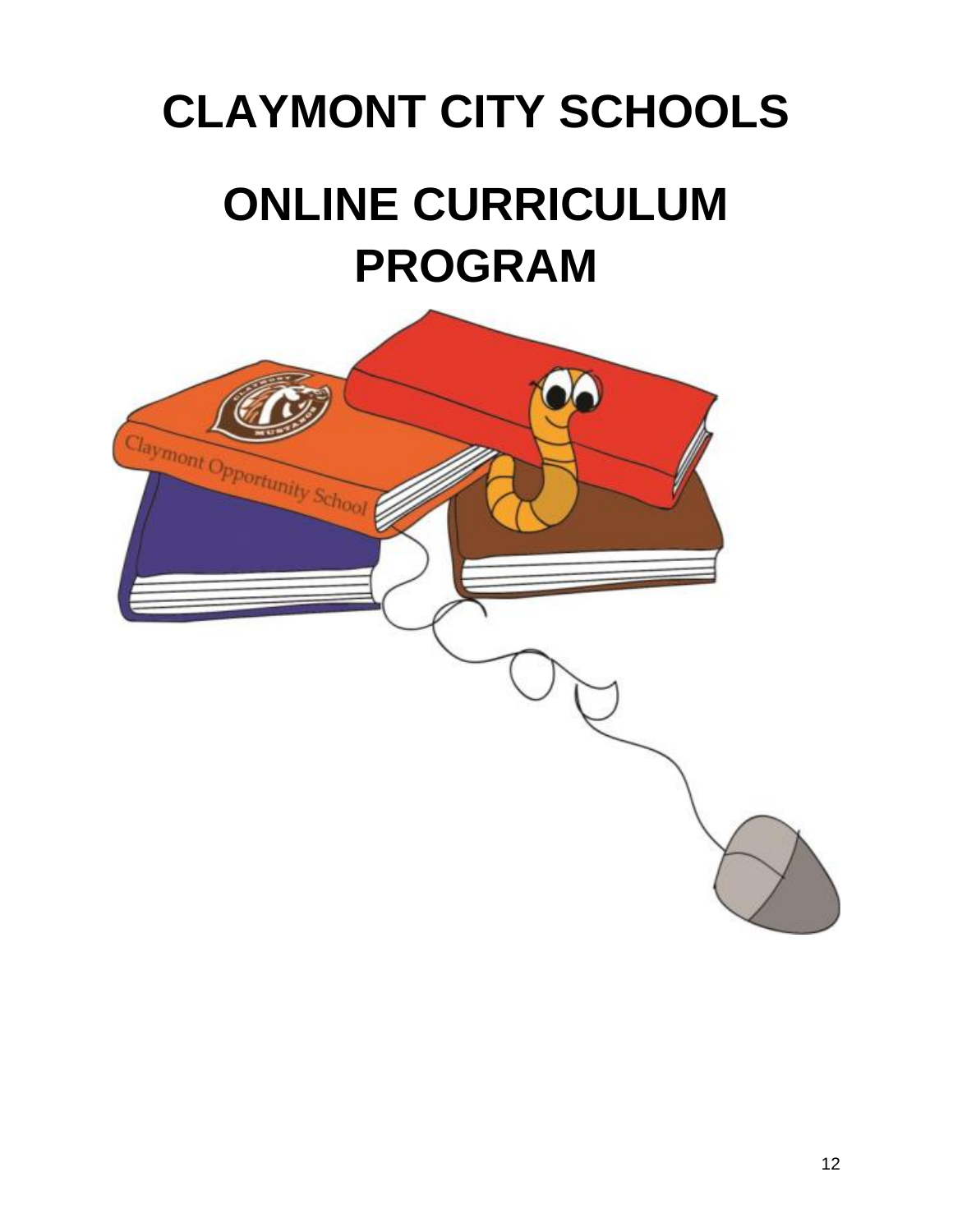#### **ENROLLMENT CHECKLIST AND SIGNATURE PAGE**

| <b>Student Name:</b>                                 | Grade:                                                                                                                                                                                                                                                                                                                                                                                                                                                                                                                                                    |
|------------------------------------------------------|-----------------------------------------------------------------------------------------------------------------------------------------------------------------------------------------------------------------------------------------------------------------------------------------------------------------------------------------------------------------------------------------------------------------------------------------------------------------------------------------------------------------------------------------------------------|
| Step 1:<br>Guidance                                  |                                                                                                                                                                                                                                                                                                                                                                                                                                                                                                                                                           |
| student has been enrolled                            | Each Student will need to have and enrollment checklist, which will be put in the teacher's box once a                                                                                                                                                                                                                                                                                                                                                                                                                                                    |
| Enroll Student in online Courses                     |                                                                                                                                                                                                                                                                                                                                                                                                                                                                                                                                                           |
| Enter Student schedule into DASL                     |                                                                                                                                                                                                                                                                                                                                                                                                                                                                                                                                                           |
| Notify the Teacher via email                         |                                                                                                                                                                                                                                                                                                                                                                                                                                                                                                                                                           |
| <b>IEP</b>                                           |                                                                                                                                                                                                                                                                                                                                                                                                                                                                                                                                                           |
| 504                                                  |                                                                                                                                                                                                                                                                                                                                                                                                                                                                                                                                                           |
| <b>Guidance Signature:</b>                           | Date:                                                                                                                                                                                                                                                                                                                                                                                                                                                                                                                                                     |
| Step 2:                                              |                                                                                                                                                                                                                                                                                                                                                                                                                                                                                                                                                           |
| <b>Teacher</b><br>Set pacing guide for student       |                                                                                                                                                                                                                                                                                                                                                                                                                                                                                                                                                           |
|                                                      | Make contact with the student via email/phone to ensure they understand the pacing expectation                                                                                                                                                                                                                                                                                                                                                                                                                                                            |
| Monitor student progress. If a student falls behind: |                                                                                                                                                                                                                                                                                                                                                                                                                                                                                                                                                           |
|                                                      | Week 1 follow up with contact and document the contact                                                                                                                                                                                                                                                                                                                                                                                                                                                                                                    |
|                                                      | Week 2 make contact and notify the student that they are receiving a warning communication. This<br>communication is to let the student know that if they are not back on track according to the<br>pacing expectations by the end of Week 3 they will be referred to the assistant principal and<br>guidance dept. Document the date of the communication. Within this communication remind<br>students that they may be terminated from the online program or the school can implement<br>mandatory attendance at the High School for lack of progress. |
| students lack of progress.                           | Week 3, if the student has not made adequate progress send this paper with documented<br>attempts to communicate with the student and an email to let the assistant principal know of the<br>*Emergency situations do occur. If you determine that a student fell behind because of a medical or family<br>emergency or an extraneous circumstance outside of the student's control, please provide them with a recovery                                                                                                                                  |

plan that will get them back on track. If they do not meet the recovery plan deadline then you will need to refer the student to the assistant principal and provide the details of the plan not met.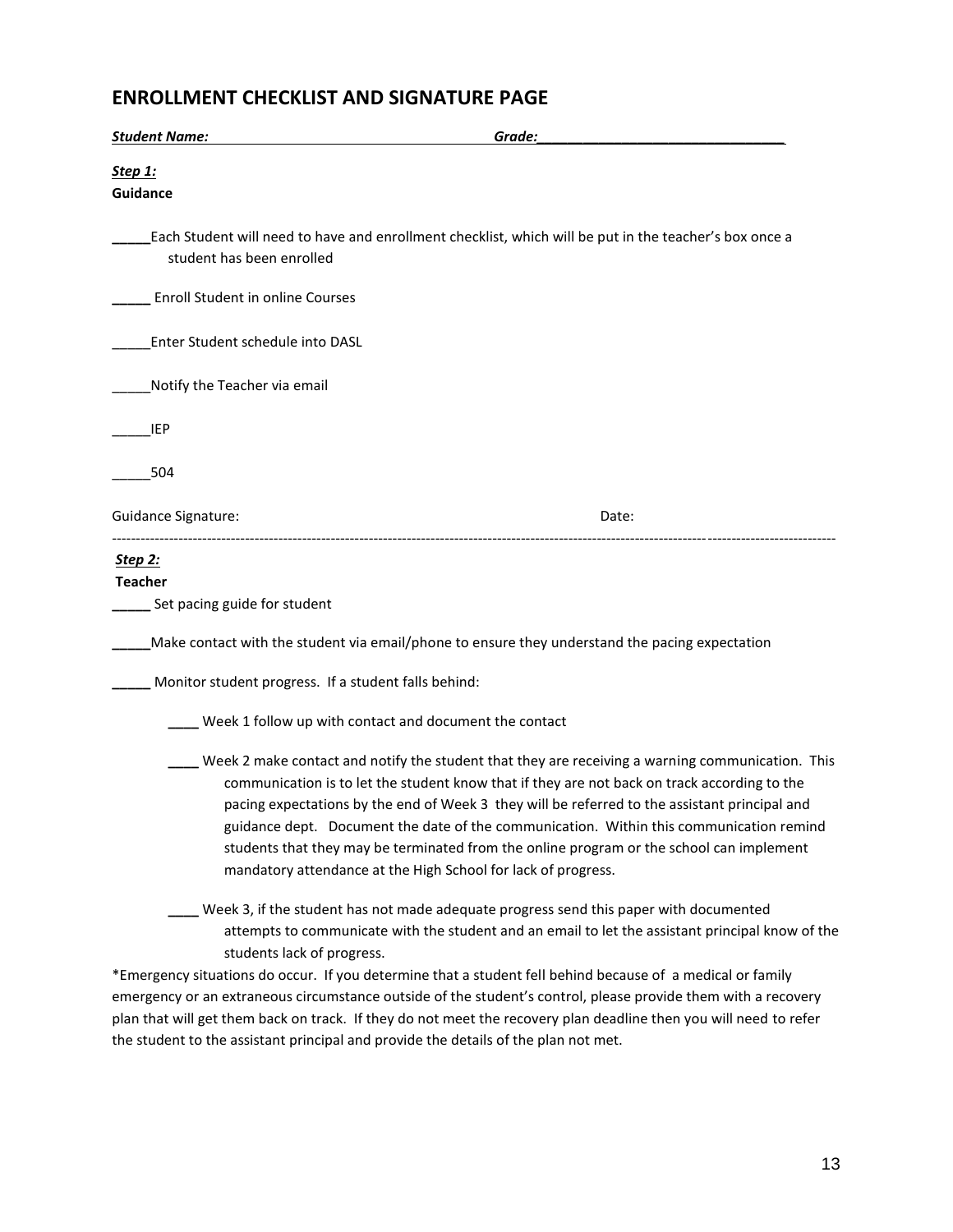Dear Parent or Guardian:

Thank you for taking the opportunity to have your student complete coursework through the Claymont Online Curriculum Program. Enclosed in this packet you will find information regarding the attendance policy and the grading policy. Please sign and date all the necessary paperwork and return them at orientation. Once the necessary paperwork has been received the guidance department will evaluate your child's needs and make a determination regarding their participation in the online program. Please note that if your student has previously been unsuccessful in an online program their enrollment may be denied and they will have to re-enroll in the traditional school setting or pursue other online educational options. Also, there is a pacing requirement for each class that must be met in order for your child to remain in our online program. If at anytime your student does not meet the minimum criteria of attendance/pacing or if they appear to be failing, they can be removed from the online program or mandatory attendance will be implemented. Your student will be held to the same standards as they would if they were in a traditional classroom setting in regard to work completion, grades and truancy.

The online program can be an excellent alternative to the traditional classroom, however, it does require self-motivation and time management from the student. We are here to assist you and your student as much as you need in order for your student to be successful.

Thank You For Your Support and Cooperation, Claymont Online Staff

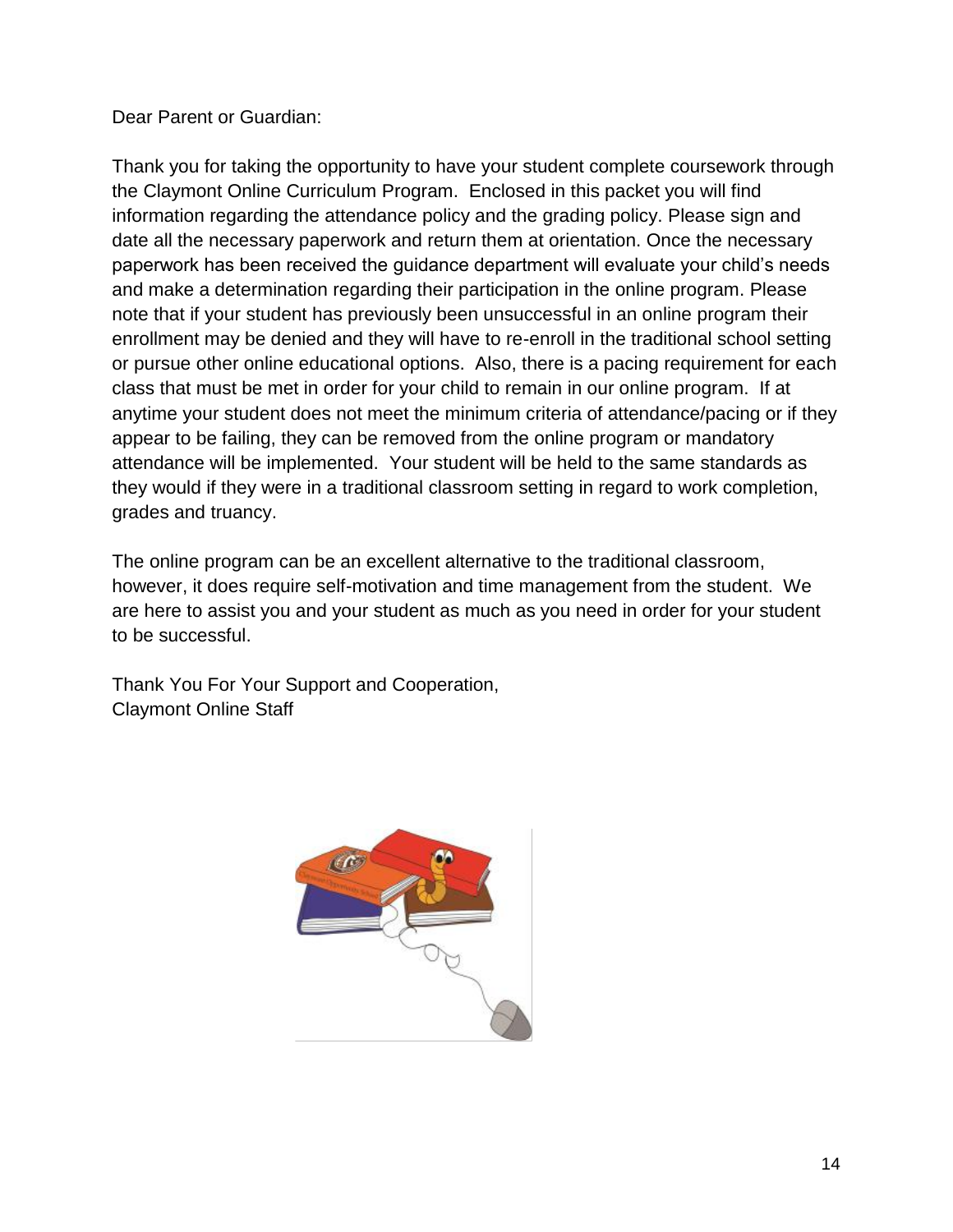

# **ATTENDANCE POLICY**

The online program will follow the Claymont City Schools calendar. All work must be completed one week prior to the conclusion of the school year.

All students enrolled in the online program are expected to complete a full day of attendance.

#### **Full Day Of Attendance**

A full day of attendance is defined as completing all lessons in accordance with the pacing guide provided by the teacher for each course the student is enrolled. In order to not have issues with truancy and/or being dismissed from the program, students must follow the teacher provided pacing guide.

#### **In Person Meetings**

Online learning is highly individualized, requires independent learning and by virtue necessitates organization to ensure the proper completion of coursework. There are times when students may need additional help to complete work. In person meetings can be arranged per contact with the student's online teacher. All in person meetings require a scheduled time in advance, no drop in meetings will be permitted because the teachers have other classes they are teaching throughout the day.

#### **Absences and Truancy**

If you are ill or have an emergency that prevents you from staying on pace with your course work please be advised that all absences will be considered unexcused until an excuse is received. Excuses will only be accepted for 3 days after the absence occurs. In determining if an absence is considered excused or unexcused the online program coordinator will follow the same guidelines that are outlined in each building's student handbook.

Truancy procedures will be followed according to each building's student handbook. After 3 weeks of not maintaining the course pacing, outside of medical emergencies, a student will be released from the online program and is expected to return to the traditional school setting the day after receiving notice they have been dismissed.

\*\*\* Computer problems or internet problems encountered by those students who are enrolled in the full time online program will be counted as unexcused absences. It is the responsibility of the parents/guardians to make sure that the students who are participating in the online program from home have a working computer and working internet.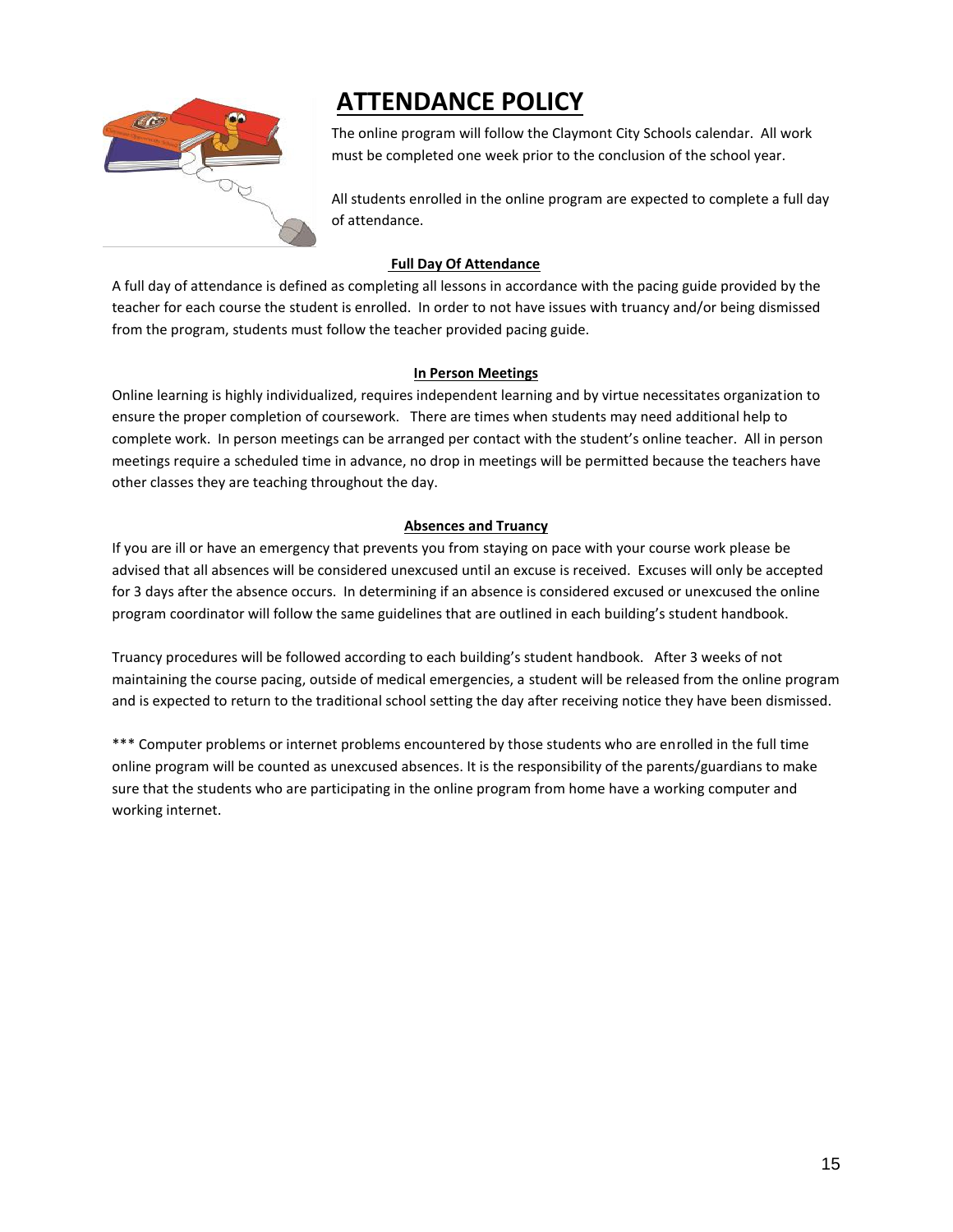# ATTENDANCE Policy Signature Page School Page

I consider the same of the basic have read, discussed with my child, and understand the online program attendance policy and understand that my child may be released from the program and required to return to/enroll in a different school setting if the policy is not followed. I further understand that Truancy charges may be filed in accordance with the Claymont City Schools Truancy policy if my child does not follow the attendance policy.

\_\_\_\_\_\_\_\_\_\_\_\_\_\_\_\_\_\_\_\_\_\_\_\_\_\_\_\_\_\_\_\_\_\_\_\_\_\_\_\_\_\_\_\_\_ \_\_\_\_\_\_\_\_\_\_\_\_\_\_\_\_\_\_

Parent's Signature Date

I \_\_\_\_\_\_\_\_\_\_\_\_\_\_\_\_\_\_\_\_\_\_\_\_\_\_\_\_\_ have read and understand the online program attendance policy and understand that I may be released from the program and required to return to/enroll in a different school setting if the policy is not followed. I further understand that Truancy charges may be filed in accordance with the Claymont City Schools Truancy policy if I do not follow the attendance policy.

\_\_\_\_\_\_\_\_\_\_\_\_\_\_\_\_\_\_\_\_\_\_\_\_\_\_\_\_\_\_\_\_\_\_\_\_\_\_\_\_\_\_\_\_\_\_\_ \_\_\_\_\_\_\_\_\_\_\_\_\_\_\_\_\_\_

Student's Signature **Date** Date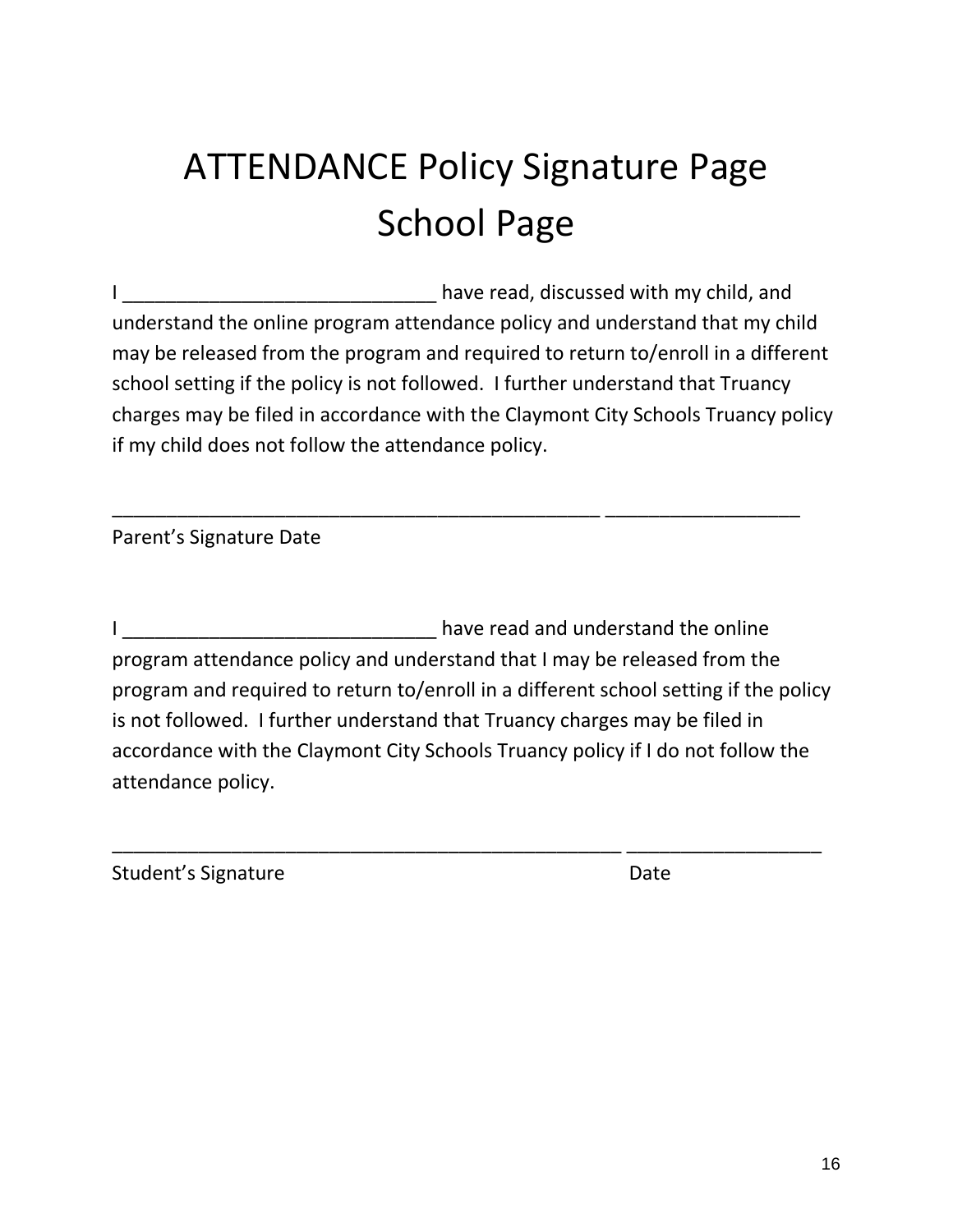

# **GRADING POLICY**

All courses in the Claymont online curriculum program are divided into two grading periods and are worth either ½ credit or 1 full credit. Students are expected to complete all assignments/coursework during the grading period in which it is assigned. Please keep in mind that students who do not fulfill the attendance expectation will be dropped from the program. If a student does not complete the coursework they have been assigned, they will be issued a zero (0) for all assignments not completed which will be averaged into their final report card grade. If a high school student fails a required course, they will

have to repeat that course in order to receive graduation credit. How the course is completed will be decided on a case by case basis in collaboration with the Principal, Guidance department, Parent, and Student.

The online curriculum will follow the Claymont City School calendar.

Progress will be assessed on a weekly basis with students receiving grades for classes when they complete all the lessons in each course. To receive credit for an online lesson, students must pass with a score of 80% or higher.

It is the responsibility of the student and parent to check on the student's progress throughout the year. Parents/guardians are also welcome to contact their teacher by phone or email. If you would like to schedule an in-person appointment, please do so by contacting the online teacher to set up a convenient time. Teachers will not be able to receive drop in visitors due to their teaching schedules.

Report cards will be distributed following the Claymont City School District report card schedule. The grading scale is as follows:

 $A - 90 - 100$  $B - 80 - 89.9$  $C - 70 - 79.9$  $D - 60 - 69.9$  $F - 59.9$  and below